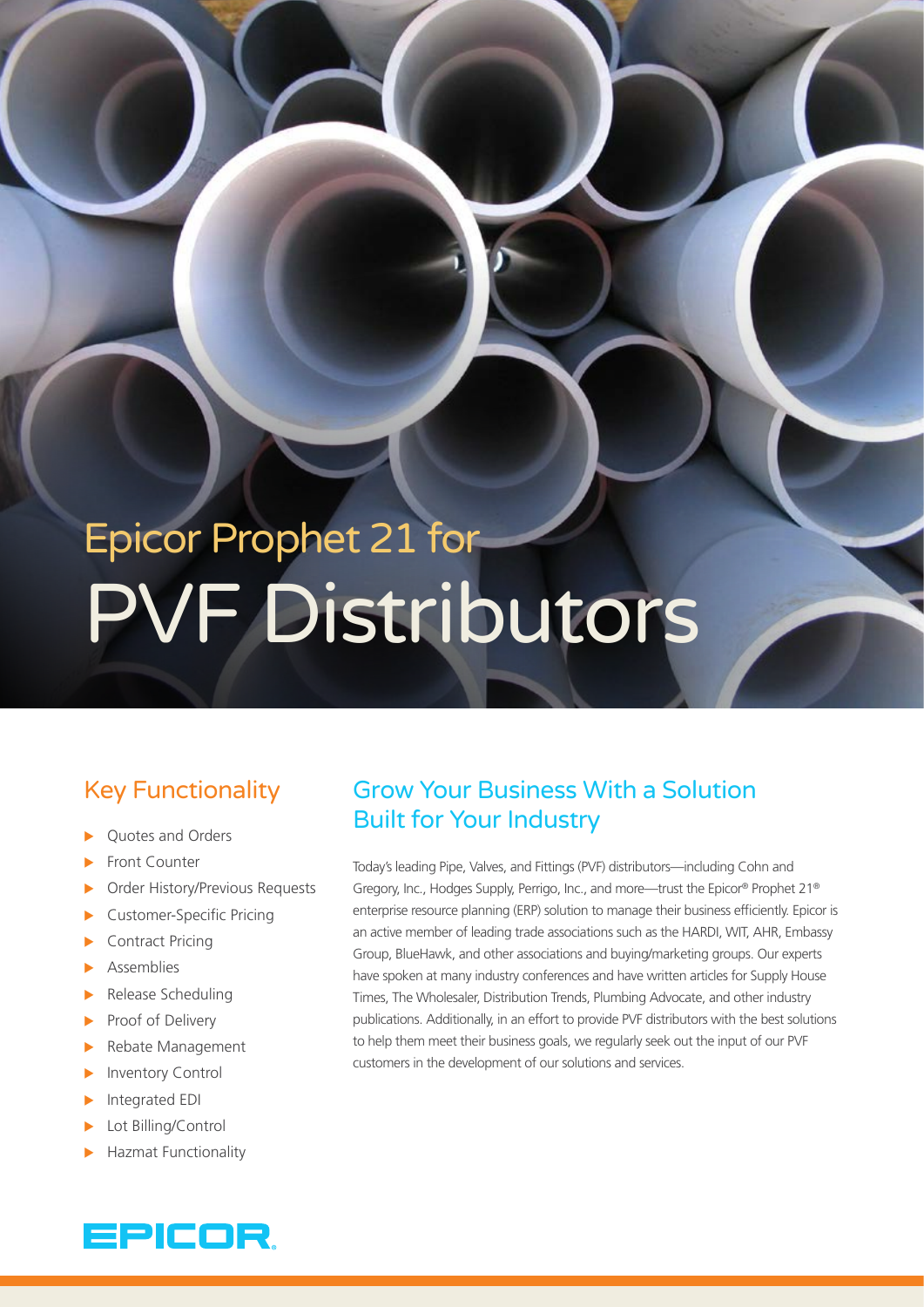

### In Your Industry

As a PVF distributor, you face new challenges every hour of the day. You might serve contractors before dawn and ship everything from "smart valves", to flanges, and microprocessors until closing time. You need an enterprise software solution that helps you meet the industryspecific challenges you face on an hourly basis. Epicor provides that solution with the front counter capabilities to handle walk-in customers, the features essential to handling dozens of manufacturers' rebates, and functionality designed to ensure you never miss a sales opportunity.

## A Comprehensive Solution

With more than a half-century of distribution experience, Epicor can help you grow sales, improve margins, and increase productivity with ERP systems that can keep you healthy and thriving in today's highly competitive distribution marketplace. The Epicor Prophet 21 solution is a leading ERP system for PVF distributors. It combines proven industry expertise with an end-toend business system and modern technology stack. Cloud and on-premises deployment options are also available, so you can start with the on-premises version and easily migrate to the cloud as your needs change.

Prophet 21 enables your most critical business areas to work more efficiently with features that include:

- $\blacktriangleright$  Customer Relationship Management
- **Dider Management**
- $\blacktriangleright$  eCommerce
- Inventory Management and Purchasing
- **X** Wireless Warehouse Management System
- $\blacktriangleright$  Finance and Accounting
- $\blacktriangleright$  Manufacturing
- $\blacktriangleright$  Service and Maintenance
- $\blacktriangleright$  Business Intelligence
- $\blacktriangleright$  Enterprise Content Management

As a PVF distributor, you need a technology provider who understands your needs. You must also choose a business partner with wide-ranging industry expertise and a vision to help guide you into the future—Epicor offers both. When you partner with Epicor, you can expect high-quality technology solutions and professional services, as well as the industry-specific functionality you need to drive your business forward. We understand your industry and can help make your business better.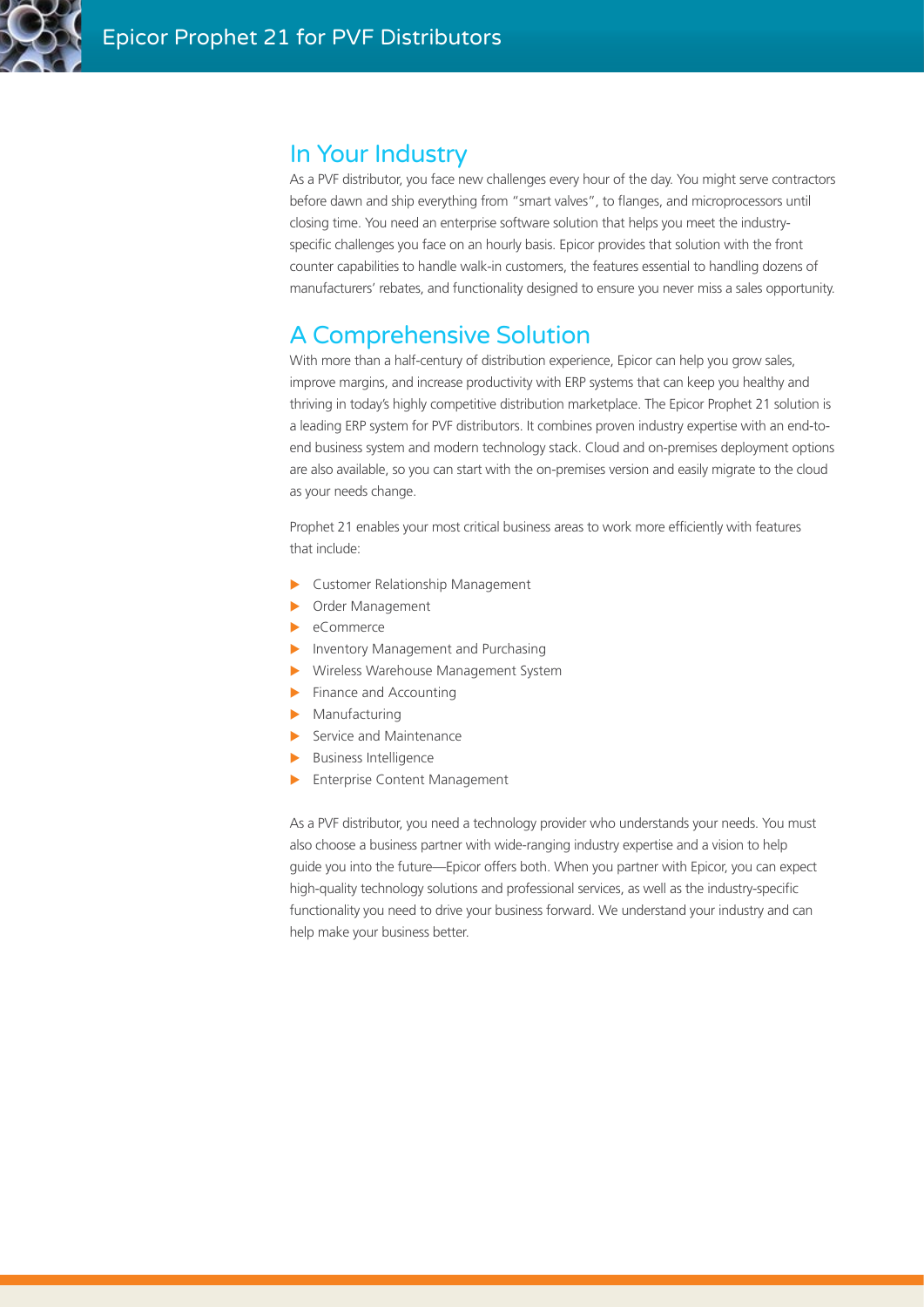

#### **Quotes and orders**

Your order management processes directly affect your customers and how they view your business. Customers demand faster, better service and may go elsewhere if you can't meet their needs.

Prophet 21 enables you to complete the entire order entry process from one screen, allowing you to:

- Enter quotes and orders
- Convert quotes to orders
- $\blacktriangleright$  Check stock
- $\blacktriangleright$  Expedite orders
- $\blacktriangleright$  Search price and availability requests
- View past invoices
- Verify shipping preferences

Whether orders are entered at the counter, remotely via a mobile computing device or laptop, or over the web, information goes directly into your Prophet 21 solution for faster processing—eliminating manual work and rekeying errors.

#### **Front counter**

Whether you have a small counter or a large customer self-service area, you'll need point of sale (POS) and front counter capabilities. Prophet 21 has the tools necessary to quickly and efficiently handle that early morning rush. You can help any customer on the spot by accessing your inventory from the Order Entry screen. You can also offer a price, place the order, and then accept payment or record the transaction for invoicing.

To speed the order entry process, your staff can manually enter items or scan them using a wireless or USB bar code scanner. Check customer credit on the fly, and send instant notifications of exceptions to the credit manager. Workers can also enter payments on the transaction by accepting either cash, check, or credit card\* .

The Epicor integrated credit card\* processing solution enables you to accept customer payments with credit or debit cards and receive immediate authorization. You can avoid the inefficiency and inaccuracy of separate terminals while simultaneously simplifying and lowering your costs to comply with the payment card industry (PCI) security standards.

Having proof of pick-up—such as the signature of the person who completes the pick-up on the invoice—can prevent messy disputes and expedite payment. Front Counter Signature Capture uses a simple, easy-to-install capture device that integrates with the Prophet 21 Order Entry module to instantly provide you with a permanent record of what left the warehouse, when, and with whom.

#### **Order history/previous requests**

How often do you deal with customers who ask for the same item they purchased in the past? When you ask for more specific information, do they only remember a portion of the item information, the quantity, or the date they bought it? Prophet 21 includes a previous request search that allows you to view the customer's sales history. You can narrow your sales history search by date range or keywords and—in a few simple steps—add that item to the customer's current order. This saves time and eliminates trips to the file cabinet to thumb through old invoices.

#### **Customer-specific pricing**

You can probably count on your core customers to order certain products from your company on a regular basis. It makes sense for you to reward frequent customers and encourage return business by offering special pricing. When a manufacturer offers you a price break, you may want to pass those savings on to your customers.

Prophet 21 gives you the flexibility to set prices as you see fit—including offering select customers preferred pricing, offering pricing based on quantity breaks, and setting promotional pricing—to enable you maintain your margins while meeting customer and competitive demands. You can even set start and end pricing dates on a customer, product, or product group basis to meet contractual obligations or for limited-time specials.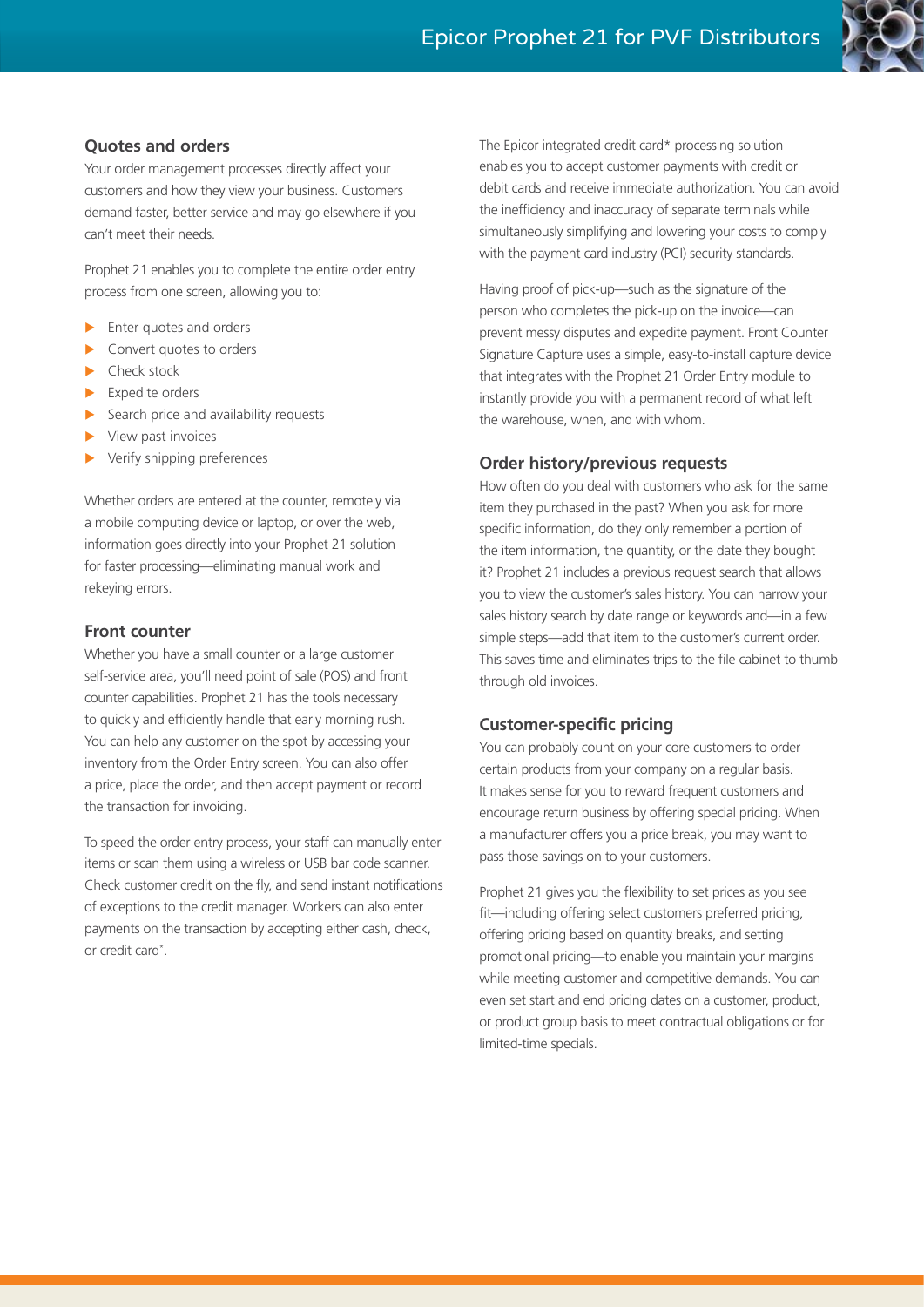

#### **Contract pricing**

For many customers, you'll need to negotiate pricing down to the item level—establishing fixed, time-based net prices on a SKU-by-SKU basis. Prophet 21 enables you to set up timesensitive contract pricing for these customers. Contract pricing is integrated in Quote/Order Entry to ensure the customer gets the right contract price on each transaction. Additionally, starting and ending dates on contracts allow you to track when contracts are expiring and set up contracts that will automatically kick in on the starting date.

#### **Assemblies**

Assembly and bill of materials (BOM) functionality enables you to keep assemblies in your solution, at one price, and with one item code—eliminating the need to reenter a long list of line items every time you sell and assemble the items. This saves order-entry personnel time and helps prevent costly errors and mix-ups.

Customer service representatives can also increase sales by upselling assembled or manufactured products when customers request groups of items.

The same functionality also takes the guesswork out of determining how many items or kits you can assemble with what you have in stock. When your customer calls to request an item with more than one part, the solution searches your database, finds all the components necessary to manufacture a kit or assembly, and calculates the least common denominator of these pieces. In seconds, customer service representatives know exactly how many of a kit they can offer your customers—without having to take a walk to the warehouse to manually find and count SKUs.

#### **Release scheduling**

Even though contractors often order everything at once, common sense dictates that rough-in items need to arrive at a job site before finished goods. After all, the hard goods under the floor like pipes and fittings are often installed months before the fixtures—especially on large projects.

Prophet 21 lets you easily and efficiently handle even the most complicated release schedules. Simply set release dates for groups of items for your customers' jobs, and the solution will ensure that the right products are ready for shipment or pick-up at the right time. This improves customer satisfaction by ensuring that your customers always get what they need, when they need it—while reducing confusion in the warehouse.

#### **Proof of delivery**

Epicor Mobile Proof of Delivery is a fully integrated mobile companion for your Epicor Prophet 21 system that delivers new levels of service responsiveness for efficient deliveries and pick-ups. With a compatible mobile device, you can maximize the effectiveness of your delivery resources while providing reliable, documented drop-offs and pick-ups.

Mobile Proof of Delivery puts virtually every delivery detail in the palm of your driver's hand to ensure reliable and documented deliveries to customers. Drivers can efficiently complete their delivery tasks using GPS location maps for fast, accurate service. From their mobile device, drivers can add important delivery notes or log issues—keeping your customer and business informed of delivery details.

#### **Rebate management**

Many top vendors offer rebates that help distributors maximize profits. Robust rebate functionality helps you manage these rebates and take advantage of anything your manufacturers might offer. You can track vendor rebates electronically for more accurate books and a healthier bottom line.

Simplify the often-tedious task of handling vendor rebates by automating the process. Each step—from negotiation, to receipt, and beyond—is recorded in real time and reflected in your solution's General Ledger and price schedules. This helps you track the rebates you've earned and lets sales and order entry staff always see proper gross margins to offer customers appropriate pricing. Additionally, your accounting staff will benefit from the ability to produce detailed, easy-tounderstand rebate reports—giving you the accurate, concise information you need to send to vendors to claim your rebates.

#### **Inventory control**

Excellent inventory control is vital to the health of your business, and tracking your inventory effectively is key to maintaining good customer service and manageable stock levels. Strong inventory management capabilities help you meet service levels without investing too many valuable dollars in stock.

Plus, the nature of the industry dictates that certain items go in and out of style or are regularly replaced by newer, more innovative products. Track customer buying trends with Prophet 21 so you always know what to stock. This helps ensure that you keep the right items on your shelves at the right time and reduces the chance of today's investment becoming tomorrow's dead stock.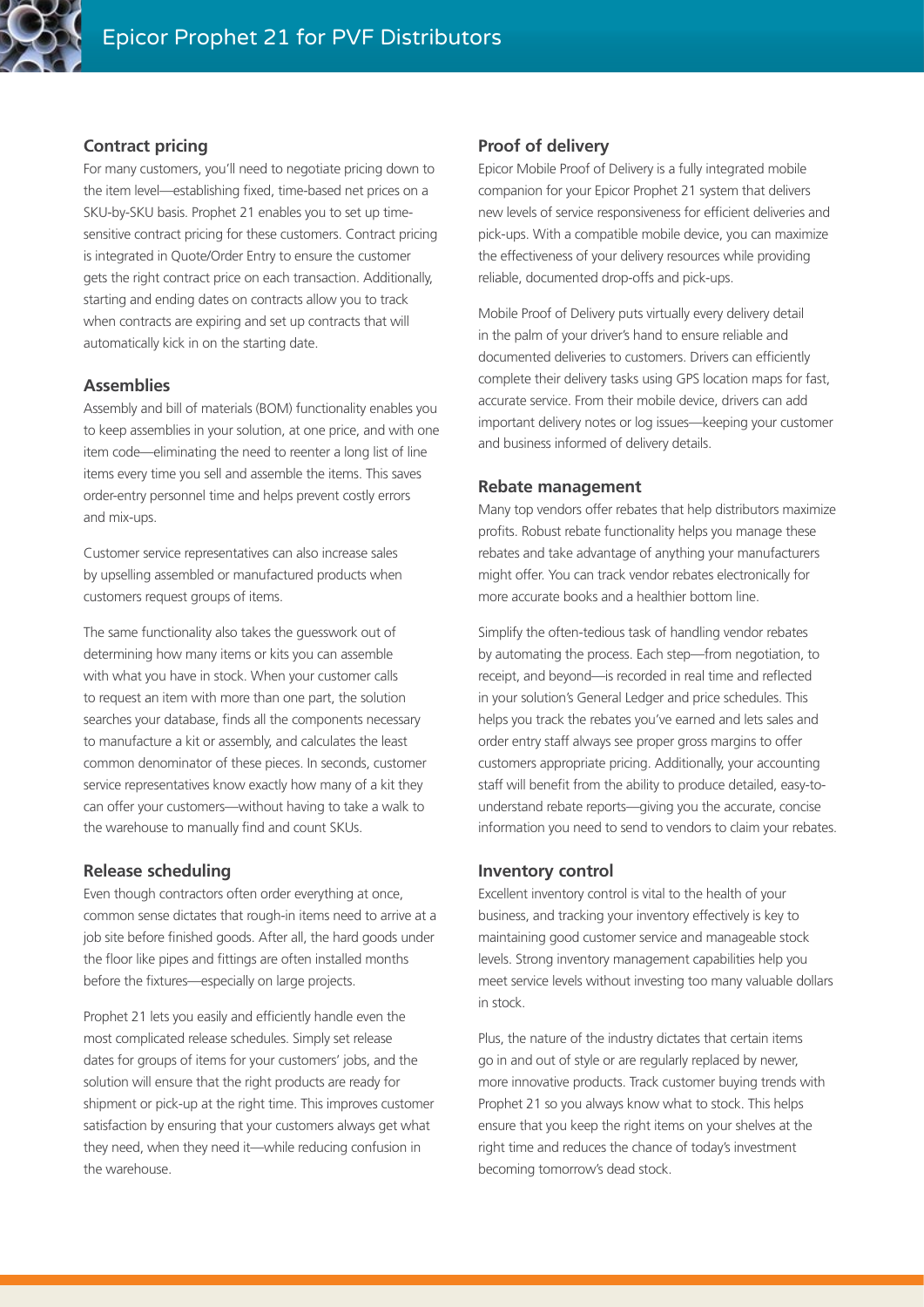

#### **Integrated EDI**

Many of your customers and vendors will require you to communicate with them via electronic data interchange (EDI) expecting you to be able to receive and/or send the necessary EDI transactions. The volume of these transactions requires any EDI to be fully integrated with your business system.

Prophet 21 streamlines the process by providing an easyto-use interface for EDI transactions. This can reduce order and processing costs, as well as time spent manually processing the documents. The Prophet 21 Scheduled Import Service Manager (SISM) can be run to automatically import transactions directly into Prophet 21 for processing. The Edit Import Suspended report allows for the review of transactions prior to their import into the database or upon failure to import. Each outbound document can be set to automatically export to trading partners when the transaction is completed from within the Prophet 21 system—reducing the need for manual intervention.

#### **Lot billing**

Many contractors handling huge projects often want to order all the parts necessary for the job up front to ensure that everything they need is on hand when they need it. However, they want to receive the material in stages and to pay for it as they receive it. Lot Billing capabilities enable you to first deliver and bill the contractor for rough-in materials, then invoice and deliver finished goods at a later date.

In addition, you can use Lot Billing functionality when quoting orders. When contractors request quotes for large projects, you can give them one price for the entire lot or individual lot prices for rough-in or finished goods. Quoting items in this manner prevents customers from shopping around and pricing goods individually.

#### **Lot tracking**

Tracking item lots from origin through final shipment is a critical task that many distributors must manage each day. Customers often demand to know when, where, by whom, and to what specifications a product was made—and want

you to provide documentation detailing each step of any process. Without the right tools and technology, managing these processes can easily overwhelm even the most organized businessperson. Fortunately, Epicor Prophet 21 simplifies lot tracking by making it easier for distributors to manage the most complex products and processes.

#### **Hazmat and MSDS functionality**

Some of the items you sell may be hazardous and have specific requirements for shipping and handling. For these items, it is important to indicate the correct hazard code and provide customers with material data safety sheets (MSDS) when they purchase the item. Prophet 21 streamlines this process by allowing you to flag an item as hazardous, track the specific hazard code assigned to the item, and link the MSDS to the item. This eliminates the need to keep separate stand-alone MSDS files. Additionally, Prophet 21 can include the hazard code on pick tickets or packing slips and automatically print the MSDS with the packing slip if it's the customer's first purchase of the item or if the MSDS sheet has been updated since the last time the customer purchased the item.

## Technology That Enables Transformation

Today, you need a software solution that you can implement quickly without substantial cost to your business. Epicor Prophet 21 is designed to help your distribution business scale, change, and grow without major system modifications.

Prophet 21 combines proven distribution expertise with an endto-end, web-enabled infrastructure and modern technology stack—including HTML5, Angular JS, .NET, and Microsoft® SQL Server®. Cloud and on-premises deployment options are also available, so distributors can start with the on-premises version and migrate to the cloud as their business grows.

Learn more about how Epicor Prophet 21 can help you grow your PVF distribution business by contacting Epicor today.

\*Not available in all countries